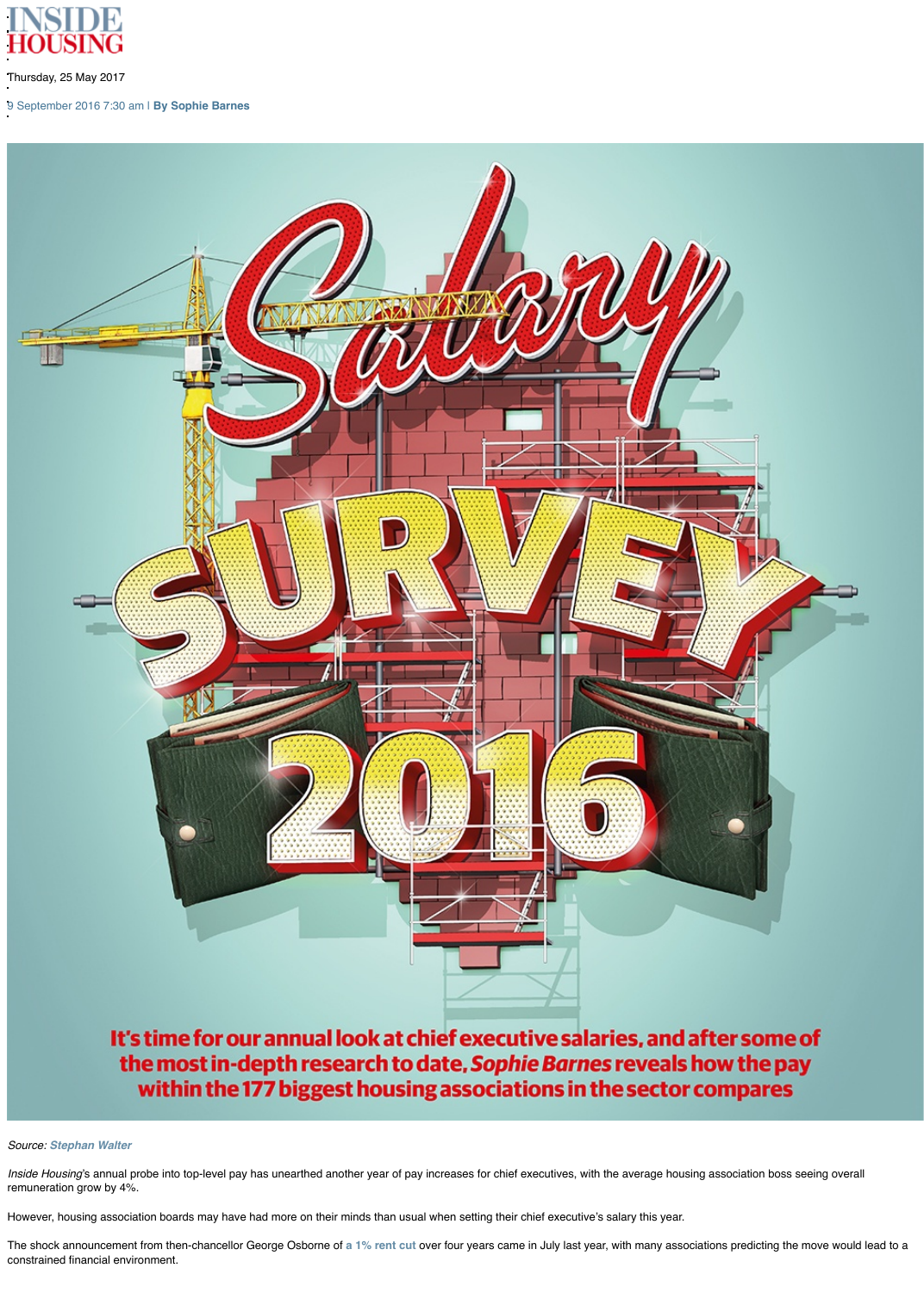### Highest paid housing association chief executives 2015/16

|                | <b>Chief executive</b> | <b>Housing association</b>  | <b>Total pay</b> | <b>Rise/fall</b> |
|----------------|------------------------|-----------------------------|------------------|------------------|
| $\mathbf{1}$   | David Cowans           | <b>Places for People</b>    | £528,870         | 9.8%             |
| $\overline{2}$ | Jane Ashcroft          | Anchor                      | £400,010         | 12.1%            |
| 3              | David Montague         | L&Q                         | £355,105         | 32.1%            |
| $\overline{4}$ | David Bennett          | <b>Sanctuary Group</b>      | £340,000         | 6.6%             |
| $\overline{5}$ | <b>Keith Exford</b>    | <b>Affinity Sutton</b>      | £320,933         | 6.7%             |
| 6              | Simon Dow              | <b>Guinness Partnership</b> | £273,242         | 1.6%             |
| 7              | <b>Darrell Mercer</b>  | <b>A2 Dominion Group</b>    | £261,873         | 2.9%             |
| $\overline{8}$ | <b>Elaine Bailey</b>   | <b>Hyde Group</b>           | £251,478         | 9.8%             |
| 9              | <b>Brian Johnson</b>   | Metropolitan                | £251,281         | 10.1%            |
| 10             | <b>Peter Walls</b>     | Gentoo Group                | £245,996         | 1.9%             |

### Highest percentage total pay increases 2015/16

Yet despite budgetary concerns, housing associations are so far performing relatively well financially, suggesting the pain is yet to come. Average financial turnover across the biggest 177 associations increased by 12.5% compared to 2014/15.

|                 | <b>Chief executive</b>       | <b>Housing association</b>   | <b>Rise</b> |
|-----------------|------------------------------|------------------------------|-------------|
|                 | David Montague               | L&Q                          | 32.1%       |
| $\overline{2}$  | Jo Savage                    | <b>Wellingborough Homes</b>  | 15.6%       |
| 3               | Harj Singh                   | Aldwyck                      | 14.1%       |
| 4               | <b>Robert Nettleton</b>      | <b>Merlin</b>                | 13.7%       |
| 5               | <b>Elizabeth Austerberry</b> | <b>Moat Homes</b>            | 12.9%       |
| 6               | <b>Paul Lees</b>             | <b>Adactus Housing Group</b> | 12.5%       |
| $\overline{7}$  | <b>Anthony Whittaker</b>     | <b>United Welsh</b>          | 12.2%       |
| 8               | Jane Ashcroft                | Anchor                       | 12.1%       |
| 9               | <b>Gary Fulford</b>          | <b>Walsall Housing Group</b> | 11.8%       |
| 10 <sup>1</sup> | <b>Mike Hinch</b>            | Newlon                       | 11.2%       |

#### Performance in focus

Coupled with ever tougher messages coming from government on the performance of housing associations and an increased focus on development, the job of setting executive pay might have been more fraught than in previous years.

Similarly, the average number of homes owned or managed by housing associations increased by 4.8%.

These performances were reflected in chief executive salaries with the average basic pay growing by 3.3% to £150,131 in 2015/16 compared with £145,330 in 2014/15.

### Highest pay per home owned and managed 2015/16

|    | <b>Chief executive</b> | <b>Housing association</b>               | Pay/home |
|----|------------------------|------------------------------------------|----------|
|    | David Renwick          | Ocean Housing                            | £34.54   |
| 2  | <b>Mike Brown</b>      | <b>Bromsgrove District Housing Trust</b> | £33.53   |
| 3  | Elspeth Mackenzie      | <b>Thrive Homes</b>                      | £30.93   |
| 4  | Jo Savage              | <b>Wellingborough Homes</b>              | £30.23   |
| 5  | John Giesen            | <b>B3 Living</b>                         | £29.17   |
| 6  | David Bogle            | <b>Hightown Housing Association</b>      | £29.10   |
| 7  | <b>Mark Gardner</b>    | Melin                                    | £29.04   |
| 8  | <b>Grahame Hindes</b>  | Octavia Housing                          | £28.68   |
| 9  | Paul Doe               | <b>Shepherds Bush Housing Group</b>      | £27.96   |
| 10 | <b>Anthony Duerden</b> | <b>Calico Group</b>                      | £26.66   |

Lowest pay per home owned and managed 2015/16

|                | <b>Chief executive</b>  | <b>Housing association</b>    | Pay/home |
|----------------|-------------------------|-------------------------------|----------|
| $\mathbf{1}$   | <b>Martin Armstrong</b> | <b>Wheatley Housing Group</b> | £2.97    |
| $\overline{2}$ | David Bennett           | <b>Sanctuary Group</b>        | £3.39    |
| 3              | David Cowans            | Places for People             | £3.46    |
| $\overline{4}$ | <b>Carol Matthews</b>   | Riverside                     | £3.55    |
| $\overline{5}$ | <b>Mark Rogers</b>      | Circle                        | £3.68    |
| 6              | <b>Mark Henderson</b>   | Home Group                    | £4.35    |
| $\overline{7}$ | <b>Steve Close</b>      | <b>Together Housing Group</b> | £4.36    |
| 8              | Simon Dow               | Guinness Partnership          | £4.50    |
| l9             | <b>Phil Gandy</b>       | <b>Symphony Housing Group</b> | £4.53    |
| 10             | <b>Peter McCormack</b>  | <b>Derwent Living</b>         | £4.78    |

Chief executives also enjoyed a good year for bonuses. The average bonus rose by 10.7% compared to 2014/15 and seven extra housing associations gave out bonuses compared to the previous year.

The gender gap still appears to be an issue in housing, with the average male chief executive's overall pay 7.2% higher - with just 14 women heading the 50 largest associations.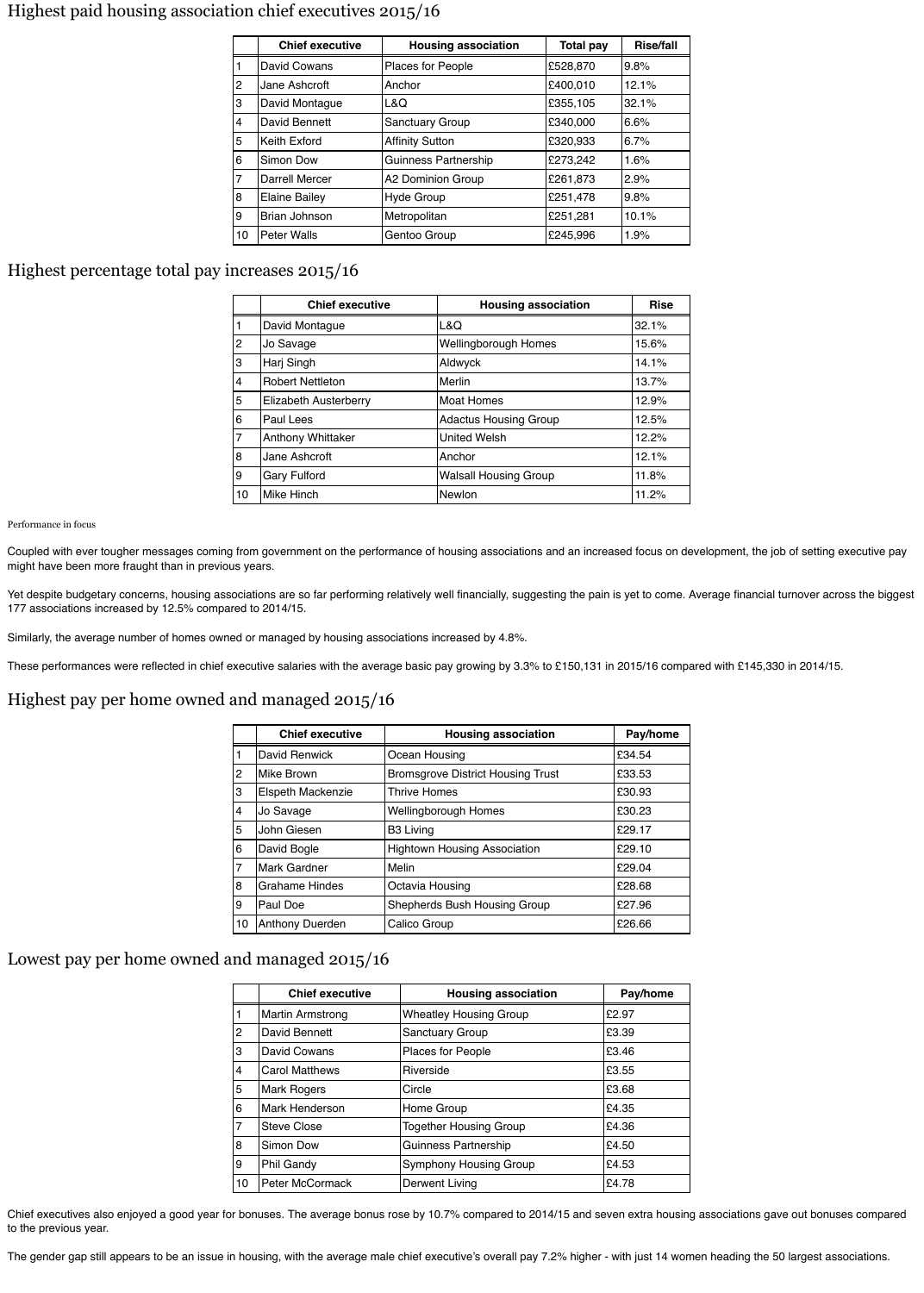New prime minister Theresa May has been talking tough on executive pay. She has made tackling excessive pay a priority and vowed to give workers and consumers a place on boards so pay rises can be scrutinised.

Although housing association chief executive salaries pale in comparison to some of their equivalents at FTSE 100 companies, Ms May's cautionary words suggest that economic restraint could be the order of the day as Britain absorbs the impact of the vote to leave the EU.

### Highest pay per £m turnover 2015/16

|                | <b>Chief executive</b>   | <b>Housing association</b>               | Total pay/<br>£m turnover |
|----------------|--------------------------|------------------------------------------|---------------------------|
| $\mathbf{1}$   | <b>Mike Brown</b>        | <b>Bromsgrove District Housing Trust</b> | £6,685                    |
| $\overline{2}$ | Jo Savage                | <b>Wellingborough Homes</b>              | £6,382                    |
| 3              | <b>Elspeth Mackenzie</b> | <b>Thrive Homes</b>                      | £5,442                    |
| $\overline{4}$ | John Archibald           | <b>Victory Housing Trust</b>             | £5,436                    |
| 5              | <b>Anthony Duerden</b>   | Calico Group                             | £5,240                    |
| 6              | Shaun Tymon              | <b>Yorkshire Coast Homes</b>             | £4,965                    |
| $\overline{7}$ | <b>Robert Tamburrini</b> | <b>NG Homes</b>                          | £4,964                    |
| 8              | John Giesen              | <b>B3 Living</b>                         | £4,771                    |
| 9              | Ron Dougan               | <b>Trent &amp; Dove</b>                  | £4,580                    |
| 10             | Karen Armitage           | <b>Stafford and Rural Homes</b>          | £4,588                    |

### Lowest pay per £m turnover 2015/16

|                | <b>Chief executive</b> | <b>Housing association</b>  | Total pay/<br>£m turnover |
|----------------|------------------------|-----------------------------|---------------------------|
| $\mathbf{1}$   | David Montague         | L&Q                         | £493.20                   |
| $\overline{2}$ | <b>David Bennett</b>   | <b>Sanctuary Group</b>      | £508.22                   |
| 3              | <b>Carol Matthews</b>  | Riverside                   | £513.49                   |
| $\overline{4}$ | Neil Hadden            | Genesis                     | £541.42                   |
| 5              | <b>Kate Davies</b>     | <b>Notting Hill Housing</b> | £544.39                   |
| 6              | <b>Mark Rogers</b>     | Circle                      | £544.42                   |
| $\overline{7}$ | <b>Helen Evans</b>     | <b>Network Homes</b>        | £600.83                   |
| 8              | <b>Stephen Howlett</b> | Peabody                     | £627.24                   |
| 9              | Simon Dow              | <b>Guinness Partnership</b> | £641.41                   |
| 10             | <b>Mark Henderson</b>  | Home Group                  | £644.19                   |

#### Reputation on the line

Some commentators are also warning against large increases in CEO pay at a time when the political gaze is on housing associations. James Tickell, managing director of consultancy Campbell Tickell, says there is a "huge unstated political pressure on the sector not to be seen to be pushing its luck".

He says at a time when the government has been critical of housing associations for paying their chief executives too much and not building enough new homes, "boards should be thinking very carefully about reputational issues".

"This really isn't the time to be paying senior staff large increases," he adds.

"Boards should be thinking very carefully about reputational issues."

#### **James Tickell, managing director, Campbell Tickell**

A recruitment consultant, who wished to remain anonymous, says despite the 1% rent cut having a "significant impact" on the sector, housing associations have been exercising

caution for a number of years now.

She says: "The focus on value for money from the regulator and the need for efficiencies has been going on for years." When it comes to deciding executive pay she says it depends what a housing association's ambitions are.

Top 10 biggest pensions (employer contributions) 2015/16

|                 | <b>Chief executive</b>    | <b>Housing association</b>                   | <b>Employer</b><br>contribution |
|-----------------|---------------------------|----------------------------------------------|---------------------------------|
| $\mathbf{1}$    | <b>Bob Strachan</b>       | Stonewater (formerly Jephson and Raglan)     | 50.7%                           |
| $\overline{2}$  | Jane Ashcroft             | Anchor                                       | 30.0%                           |
| 3               | <b>Andrew Orrey</b>       | Ongo                                         | 28.3%                           |
| $\overline{4}$  | <b>Mark Rogers</b>        | Circle                                       | 27.5%                           |
| 5               | Anthony<br><b>Bramley</b> | <b>Shoreline Housing Partnership</b>         | 24.0%                           |
| $6\phantom{1}6$ | David Done                | <b>RHP</b>                                   | 23.2%                           |
| $\overline{7}$  | Zoe Forster               | Dumfries and Galloway Housing<br>Partnership | 22.8%                           |
| 8               | <b>Brian Logan</b>        | <b>Bield</b>                                 | 21.7%                           |
| 9               | Ron Dougan                | Trent & Dove                                 | 21.6%                           |
|                 | 10 Caroline Titley        | <b>Bracknell Forest Homes</b>                | 20.9%                           |

Chief executives with most homes 2015/16

| Chief<br>executive | <b>Housing association</b> | Homes owned and<br>managed | <b>Basic salary</b><br>2015/16 |
|--------------------|----------------------------|----------------------------|--------------------------------|
|                    |                            |                            |                                |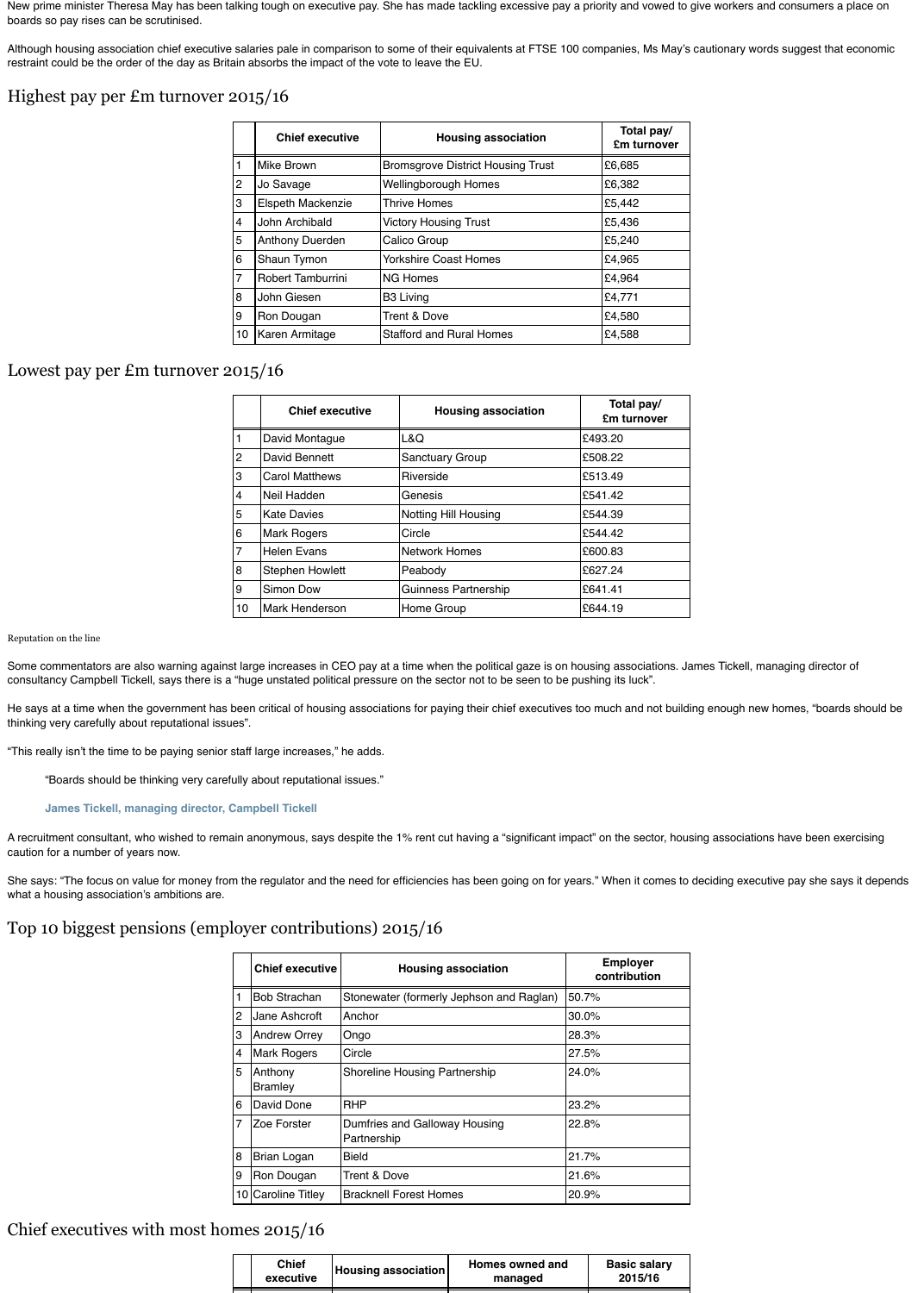| S              | David Montague        | L&Q                      |
|----------------|-----------------------|--------------------------|
| $\overline{4}$ | <b>Keith Exford</b>   | <b>Affinity Sutton</b>   |
| 5              | <b>Mick Sweeney</b>   | <b>One Housing Group</b> |
| 6              | <b>Brian Johnson</b>  | Metropolitan             |
| $\overline{7}$ | <b>Darrell Mercer</b> | A2 Dominion Group        |
| 8              | <b>Elaine Bailey</b>  | <b>Hyde Group</b>        |
| 9              | <b>Ann Santry</b>     | Sovereign                |
| 10             | <b>Paul Hackett</b>   | <b>Amicus Horizon</b>    |

#### Bonuses

Fifty-five housing associations paid their chief executives a bonus in 2015/16, compared to 48 in 2014/15. The large David Cowans, who received £140,350 in addition to his basic pay.

A spokesperson for Places for People says Mr Cowans' "strong leadership and commitment to innovation" helped communities.

Among the 55 housing associations that paid bonuses to their chief executives in 2015/16, the average was £15,7

One former chair of a housing association says he is "rather cynical" about performance-related pay "because on actually they should be doing that anyway".

Colin Inniss, regional organiser for Unison, says giving pay rises to chief executives and not the rest of the workfor association employees further down the food chain are receiving up to a 1.2% pay increase "and even that's over-

"Meanwhile, workloads and responsibilities are increasing all the time. The complexity of the work has increased a

Mr Inniss says housing associations have growing surpluses but are not passing these down in the form of workfo constantly told it is ringfenced for development."

He cautions the sector that without a "unified approach to pay across the workforce" associations "will fail to be res

#### In numbers

# **£528,870**

Places for People CEO David Cowans' total salary - the highest in the sector

### **£32.1%**

Pay rise given to L&Q's David Montague in 2015/16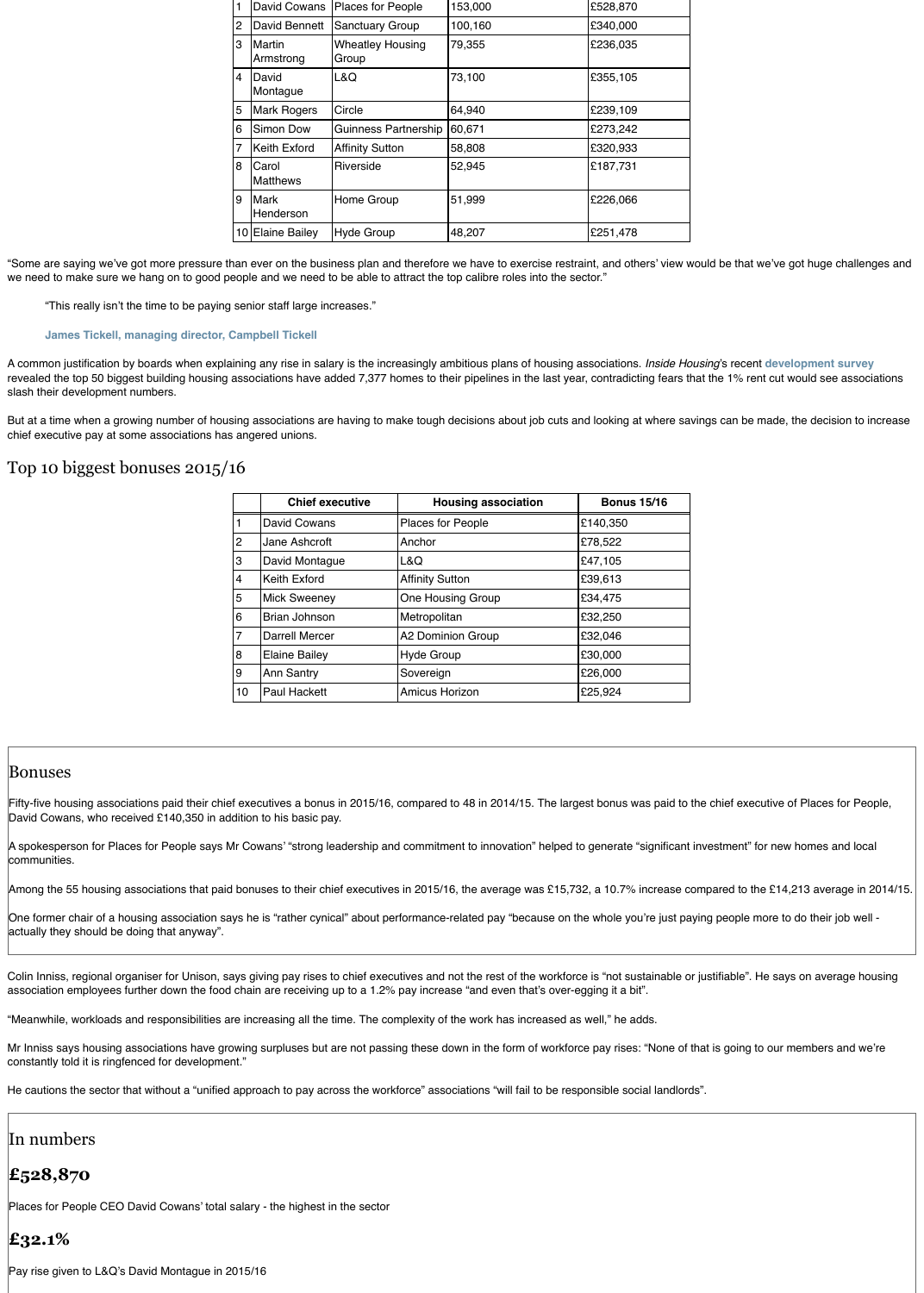## **£150,131**

Average basic pay for chief executives

### 3.3%

Increase in CEO basic pay since 2014/15

 $7.2\%$ 

Difference between average male and female pay among CEOs

#### $E140,350$

Bonus paid to Places for People's David Cowans

18

Number of chief executives taking pay cuts in 2015/16

## The rise in salaries

Chief executives saw their salaries rise again this year, with an average increase in total remuneration of 4%. Average basic pay also climbed by 3.3%.

The increase in total salary, including bonuses, is lower than in 2014/15 when it rose by an average of 4.5%. But basic pay climbed faster in 2015/16 compared to the previous year when it was up 2.9%.

The highest paid chief executives also increased their basic salary more between 2014/15 and 2015/16. There was a 3.7% increase for those housing associations who pay their chief executives more than the median salary, and a 3% increase for the lower half.

The biggest increases were not reserved for the larger housing associations. Wellingborough Homes, with stock of 4,625 homes, handed its chief executive Jo Savage a 15.6% increase in total salary. A spokesperson for the organisation said Ms Savage did not receive a bonus in 2014/15 because it was her first year in the role whereas she received an £11,618 bonus in her second year which largely explains the increase in total salary. Her basic salary increased by 6.5%.

10,534-home Aldwyck gave its chief executive, Harj Singh, a 14.1% increase. Paul Dolan, chief executive of 5,038-home Johnnie Johnson Housing Trust, was given a 9.5% increase in salary. A spokesperson for the housing association says this included a £5,000 bonus, while his salary was increased by 4.5% following an independent report commissioned to benchmark chief executives' pay. It concluded Mr Dolan's previous salary of £105,000 was "considerably below the median" for an organisation of its size and complexity.

## Rises at the top

Aubrey Adams, chair of L&Q, says in previous years the organisation was "very restrained" in its approach to pay and as a consequence a number of the executive team "fell behind" when compared with peers. He adds it was "imperative" that L&Q "redressed the impact of this historic restraint".

He says the increased pay reflects the "significant successes" achieved last year, which include delivering a "record" surplus of £270m and the completion of 2,510 new homes.

The highest paid chief executives this year saw their basic pay soar compared to 2014/15.

The top 10 highest paid CEOs had on average nearly 10% higher salaries compared to the 10 highest paid in the previous year's survey.

David Cowans - at £528,870 - is the only chief executive whose salary tops the £500,000 mark. The figure marks a 9.8% increase on 2014/15 when he earned £481,507.

Mr Cowans' pay hike has put more distance between himself and the rest. Last year he earned just under £125,000 more in total pay than the next highest paid chief executive, Jane Ashcroft, chief executive of 35,103-home Anchor. This year his salary is £128,860 higher than Ms Ashcroft's who is again in second place.

Housing associations paying the highest salaries in the sector often argue they need to pay competitive rates in order to retain the best people. A former chair of a housing association is sceptical about this claim.

He says: "There's always this idea we have to pay the best people top dollar otherwise they might get a job somewhere else.

"The fact is if you're running a housing association as a chief executive it's not as though a commercial company is going to bite your hand off to go and run it. Boards can often overstate the risk of losing key staff if they're not paid enough."

But housing associations with ambitious development plans say these salaries are justified.

Jonathan Lander, chair of Sanctuary, which paid chief executive David Bennett £340,000 - a 6.6% increase on last year - says he has led the organisation in reducing operating costs and rent arrears and oversaw a restructure and new business plan in response to the government's call for housing associations to build more homes.

Sanctuary will build 24,000 new homes over 10 years as a result of this work, Mr Lander adds.

L&Q's chief executive, David Montague, had a 32.1% increase in total pay, from £268,800 last year to £355,105. This included a £47,105 bonus.

L&Q is in the process of merging with East Thames to create a 90,000-home housing association with an ambition to build 100,000 new homes. Mr Adams says Mr Montague's pay increase reflects the "unprecedented scale" of these plans.

Anchor chair Pamela Chesters points out the organisation has one foot in the care sector and the other in housing. In 2015/16 it paid Ms Ashcroft the second-highest salary in the sector - £400,010.

Ms Chesters points out that in the last 12 months Anchor increased its number of care homes by almost 2,000 units and built 230 retirement properties. The majority of Anchor's